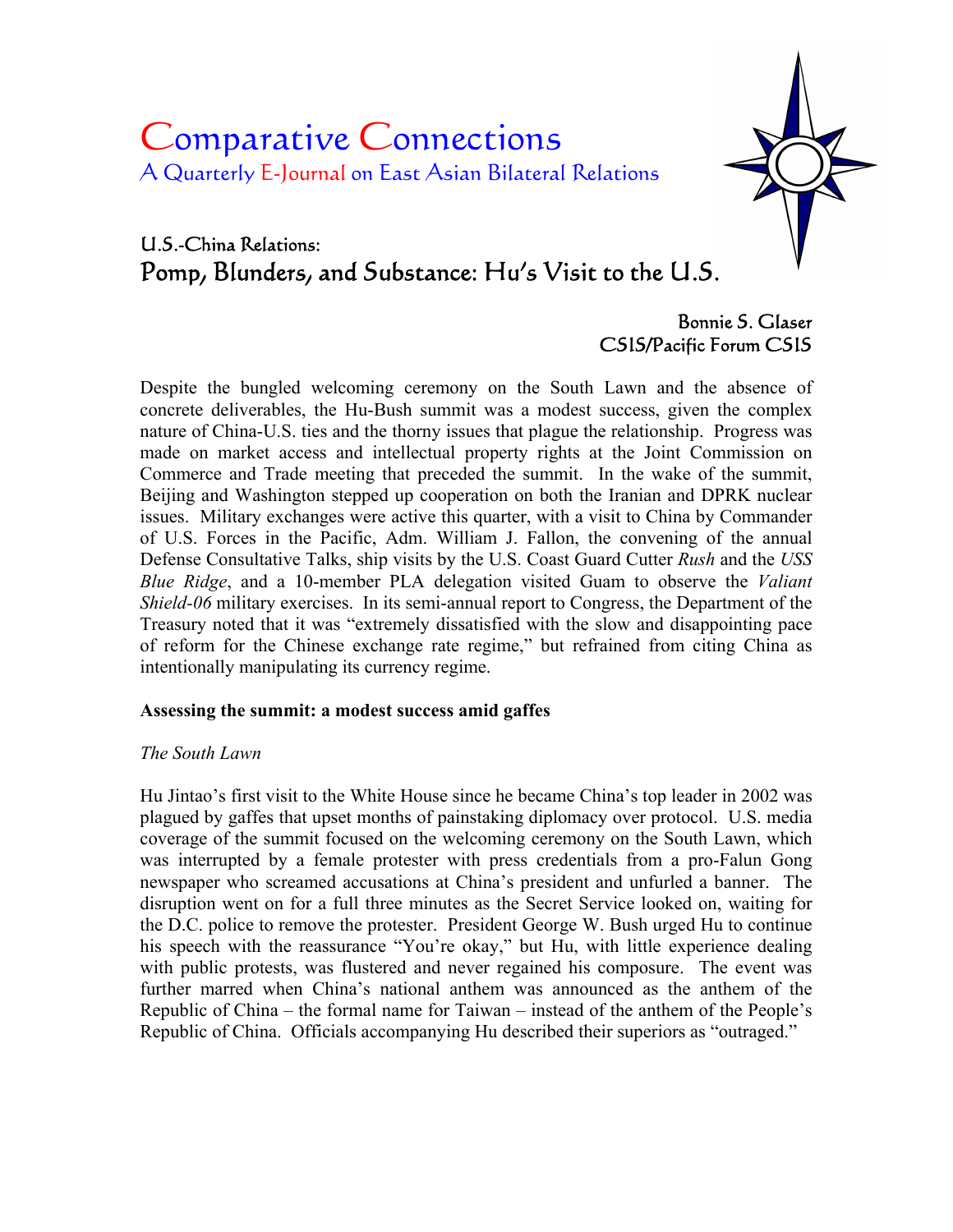Months after the visit, the Chinese government continued to press for the protester, Dr. Wang Wenyi, to be brought to justice, and her news organization, *The Epoch Times***,** to be denied access to future official press functions. Beijing's entreaties were not met, however. U.S. officials apparently deemed credible a statement issued by *The Epoch Times* within hours of the South Lawn ceremony denying any knowledge or involvement by the news organization in Wang Wenyi's protest. Then, on June 21, prosecutors reached a deal with Dr. Wang to postpone the charge of willfully intimidating, coercing, threatening, and harassing a foreign official until April 2007. If she does not commit any crimes during that period, the charges will be dropped.

#### *Private discussions, public commitments*

As for the private discussions between Presidents Hu and Bush, although no agreements were signed and there was no substantial narrowing of the differences in any of the knotty issues addressed, the summit was nevertheless a modest success. U.S.-China relations are complex and problems such as the bilateral trade deficit and North Korea's nuclear weapons don't lend themselves to quick solutions. Moreover, the two leaders meet quite often – Bush was in Beijing last November and the two presidents met on the margins of the United Nations General Assembly meeting two months before. U.S.- China relations have matured and advanced considerably since the 1980s and even the 1990s and it is no longer realistic to expect presidential summits to produce major deliverables.

So, what was accomplished? Hu for the first time endorsed the concept introduced last year by Deputy Secretary of State Robert Zoellick that both China and the U.S. are stakeholders in the international system. He added that the two countries "must become partners in constructive cooperation." If Beijing truly embraces the notion that it has a responsibility to contribute to strengthening the international system, then opportunities for security cooperation will likely increase. The two presidents agreed to step up cooperation to combat the spread of avian influenza; open a dialogue on potential cooperation on lunar space exploration; and expand military-to-military exchanges, including a discussion of strategic nuclear strategy and doctrine.

Small gains were made on freedom and human rights. The Chinese agreed to move forward on actions proposed by the U.S. side, including prisoner releases. Bush raised concerns about the tightening of Chinese controls on internet access. He also voiced U.S. objection to the return of a North Korean asylum seeker and pressed China to adhere to its commitments under the Refugee Convention. A glimmer of hope for greater tolerance and political liberalization was raised in President Hu's remark that "if there is no democracy, there will be no modernization." Recognition that economic development and political reform must go hand-in-hand was unprecedented and hopefully indicates that Hu plans to accelerate political reform in the not too distant future.

In a clear message to China about the importance of human rights to the Bush administration, President Bush met with three prominent Chinese Christian activists in the Oval Office in May to discuss the severe limitations on freedom of expression and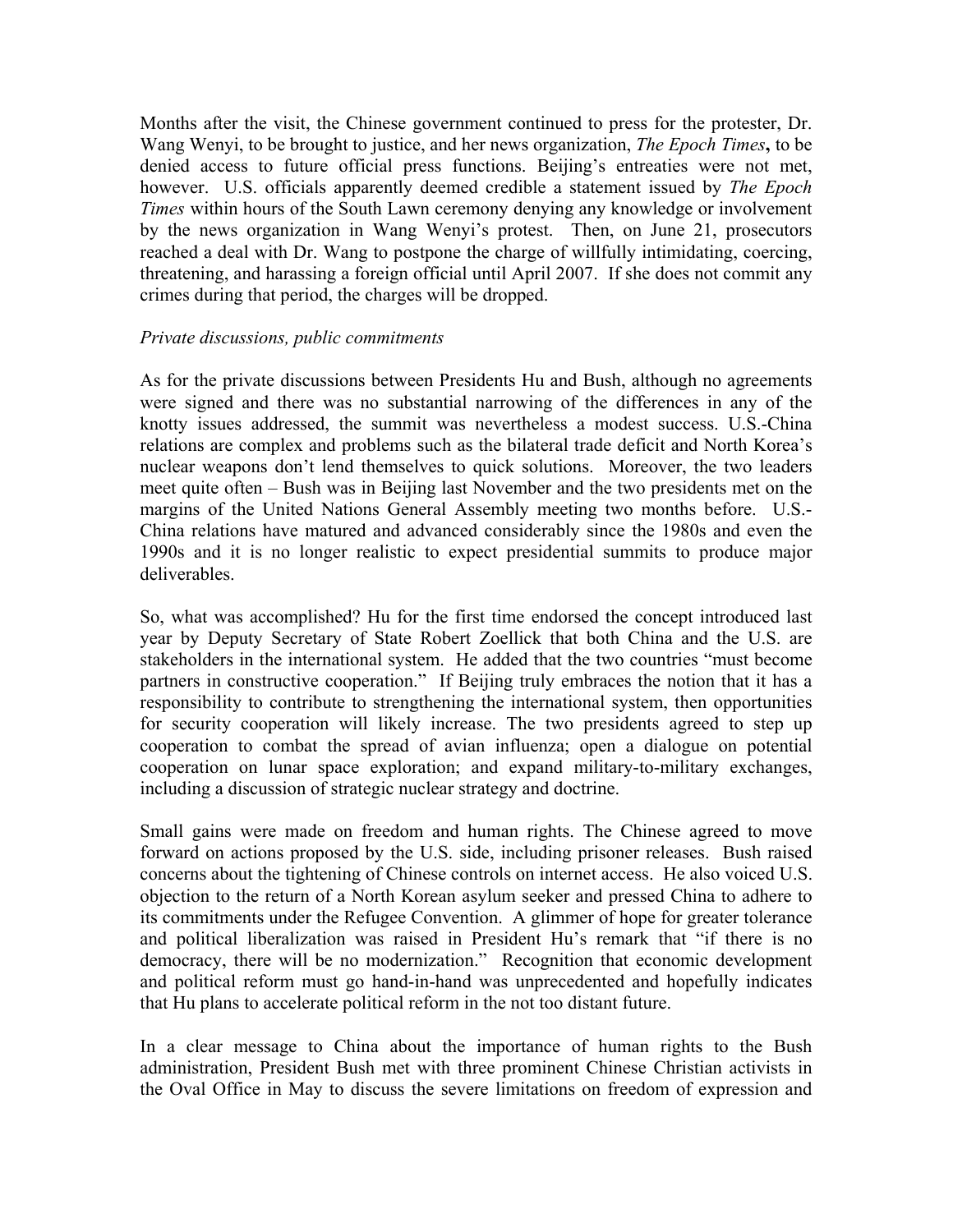religious freedom in China. Before the meeting ended, the Chinese Christians reportedly prayed with Bush, Vice President Dick Cheney, and Secretary of State Condoleezza Rice.

Even more important than the one-off \$16.2 billion in U.S. products that the Chinese pledged to purchase in the run-up to the summit was Hu's commitment to move China from an export-based economy to a consumer-based economy. Reducing China's high savings rate and boosting domestic demand are among the keys to addressing the \$202 billion U.S.-China trade imbalance.

On reform of China's currency there was no forward movement. President Hu merely reiterated that he would keep the exchange rate "basically stable," while continuing to "make efforts to improve the RMB exchange rate regime." Last July, Beijing revalued its currency by a paltry 2.1 percent, but replaced its pegged currency system to the U.S. dollar with a basket of currencies that provides the ability to gradually adjust the exchange rate. President Bush called upon Hu to step up the pace of currency reform. If the Chinese don't comply, Congress may take action later this year.

At Bush's initiative, the two presidents sat together at lunch so they could continue their substantive discussions. Their conversation, which included only their interpreters, focused primarily on North Korea and the future of the Korean Peninsula. National Security Council Acting Senior Director for Asia Dennis Wilder indicated in the postsummit briefing that President Bush had asked the Chinese "to continue to work on the North Koreans, to have the North Koreans come to that strategic decision that they really need to make, that they need to give up their nuclear ambitions. . ." Although no breakthroughs were achieved at the summit, upon his departure, Hu dispatched Vice Premier Tang Jiaxuan to Pyongyang for consultations.

In June, amid concern that North Korea might test a *Taepodong 2* missile, China's Premier Wen Jiabao expressed concern about a possible launch and called on the "various parties" to "proceed from the greater interest of maintaining stability on the Korean Peninsula and refrain from taking measures that will worsen the situation." Beijing also summoned the North Korean ambassador to Beijing to convey its concerns over the North's possible test. Chinese Foreign Minister Li Zhaoxing met with South Korean Minister of Foreign Affairs and Trade Ban Ki-moon June 27 and, according to a Chinese foreign ministry spokeswoman, agreed that all "relevant parties should stick to solving this issue through dialogue and peaceful means, and try to defuse the confrontational atmosphere." A week earlier, President Bush publicly praised Beijing for its ongoing efforts to resolve the Korean Peninsula nuclear issue.

In a discussion of Iran at the summit, Bush urged Hu to use China's relationship with Tehran to convince the Iranians to give up their nuclear ambitions and come back into compliance with their international obligations. China's president noted that his assistant foreign minister, Cui Tiankai, had been seeking to do just that during his visit to Tehran the previous week and that Beijing shared the same long-term strategic goal, while emphasizing the need for a diplomatic solution. On June 1, the two presidents held a telephone conversation on the Iranian nuclear challenge in which the Chinese leader told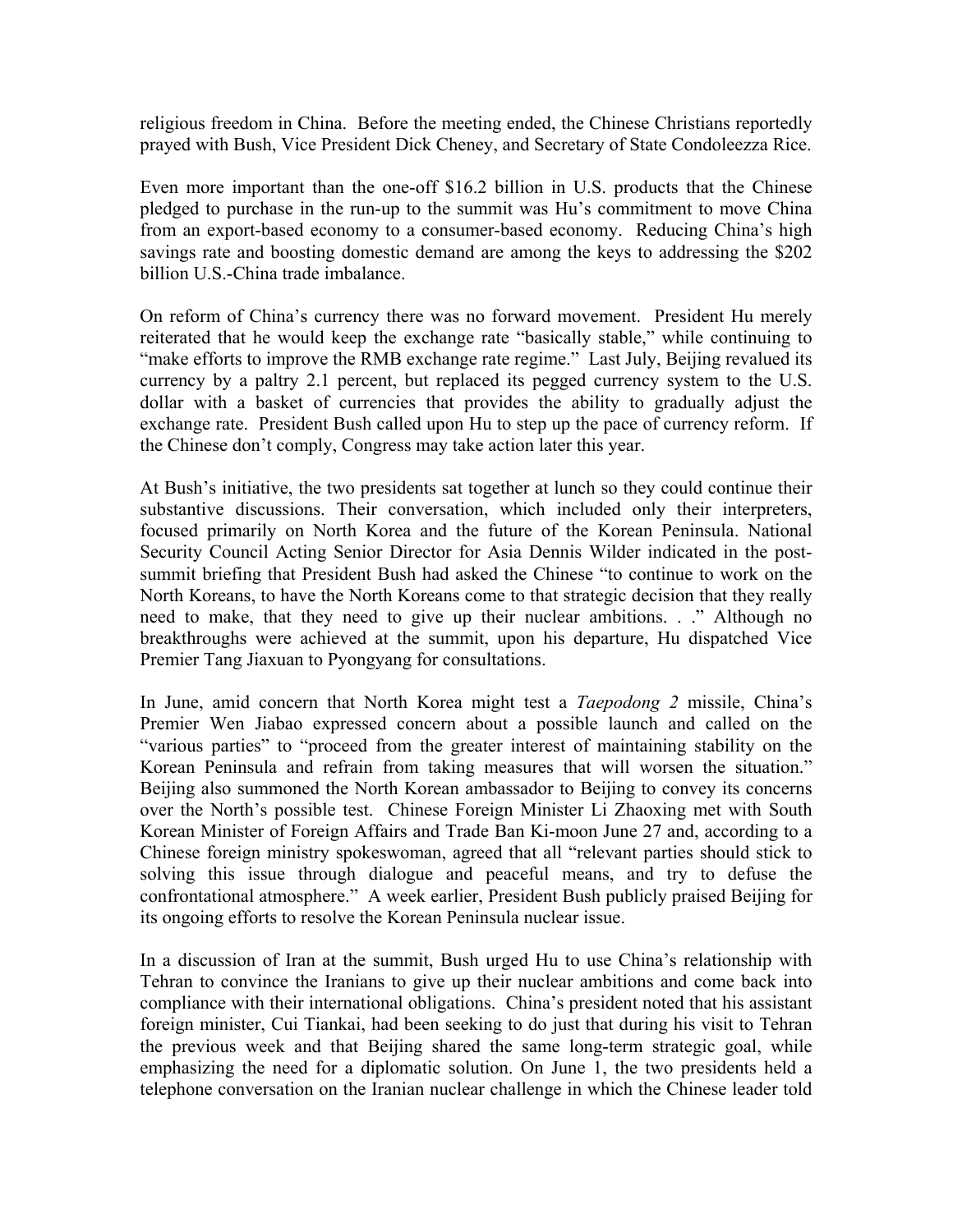Bush that Beijing was ready to play a constructive role in resuming negotiations. The next day an agreement was reached in Vienna by the five permanent members of the UN Security Council plus Germany to offer Tehran incentives, including U.S. assistance for an Iranian civilian nuclear energy program and a possible limited uranium enrichment program in Iran, in return for immediate suspension of its current nuclear work until the International Atomic Energy Agency determines with confidence that the program is peaceful.

In a meeting with Iranian President Mahmoud Ahmadinejad in mid-June on the margins of the Shanghai Cooperation Summit in Shanghai, Hu urged Teheran to "respond positively" to the international offer, calling it a new opportunity for solution to the Iranian nuclear issue. According to *Xinhua*, Hu also told Iran's president that while China "understands" Iran's "concerns" about its "right" to the "peaceful use of nuclear energy," China also supports "maintaining the international nuclear nonproliferation regime."

# *The JCCT's accomplishments*

Nine days prior to the summit, the U.S. and China held the  $17<sup>th</sup>$  annual session of the Joint Commission on Commerce and Trade (JCCT). The U.S. delegation was led by Secretary of Commerce Carlos Gutierrez, Secretary of Agriculture Mike Johanns, and United States Trade Representative Rob Portman. Vice Premier Wu Yi headed the Chinese delegation. The two sides released a joint statement highlighting agreements to address bilateral trade issues in four major areas.

First, specific agreements were reached that will expand market access for U.S. companies. Beijing agreed to resume imports of U.S. beef and remove entry barriers in the telecommunication service and medical device sectors. Second, China reaffirmed its determination to greater enforcement of intellectual property rights (IPR), particularly focusing on the optical disk and software industries and undertook new commitments to protect IPR. The Chinese government promised to require the pre-loading of legal software on all computers produced or imported into China. In addition, action was taken to shut down 14 factories producing pirated CDs and DVDs and improve IPR enforcement. These steps likely met with domestic resistance in China, but were pushed through by Vice Premier Wu with the partial objective of setting a positive tone for Hu's U.S. visit.

Third, the Chinese side also agreed to a number of structural and regulatory initiatives, including beginning negotiations to accede to the World Trade Organization's Government Procurement Agreement (GPA), engaging in discussions on bulk chemicals (active pharmaceutical ingredients), and continuing the bilateral steel dialogue begun in May 2005. In addition, the two sides announced plans to establish the U.S.-China High Technology and Strategic Trade Working Group to review export control cooperation and facilitate high technology trade. Fourth, in an important transparency step, China committed to publish all trade-related measures in a single official journal put out by the Ministry of Commerce, the *China Foreign Trade and Economic Cooperation Gazette*.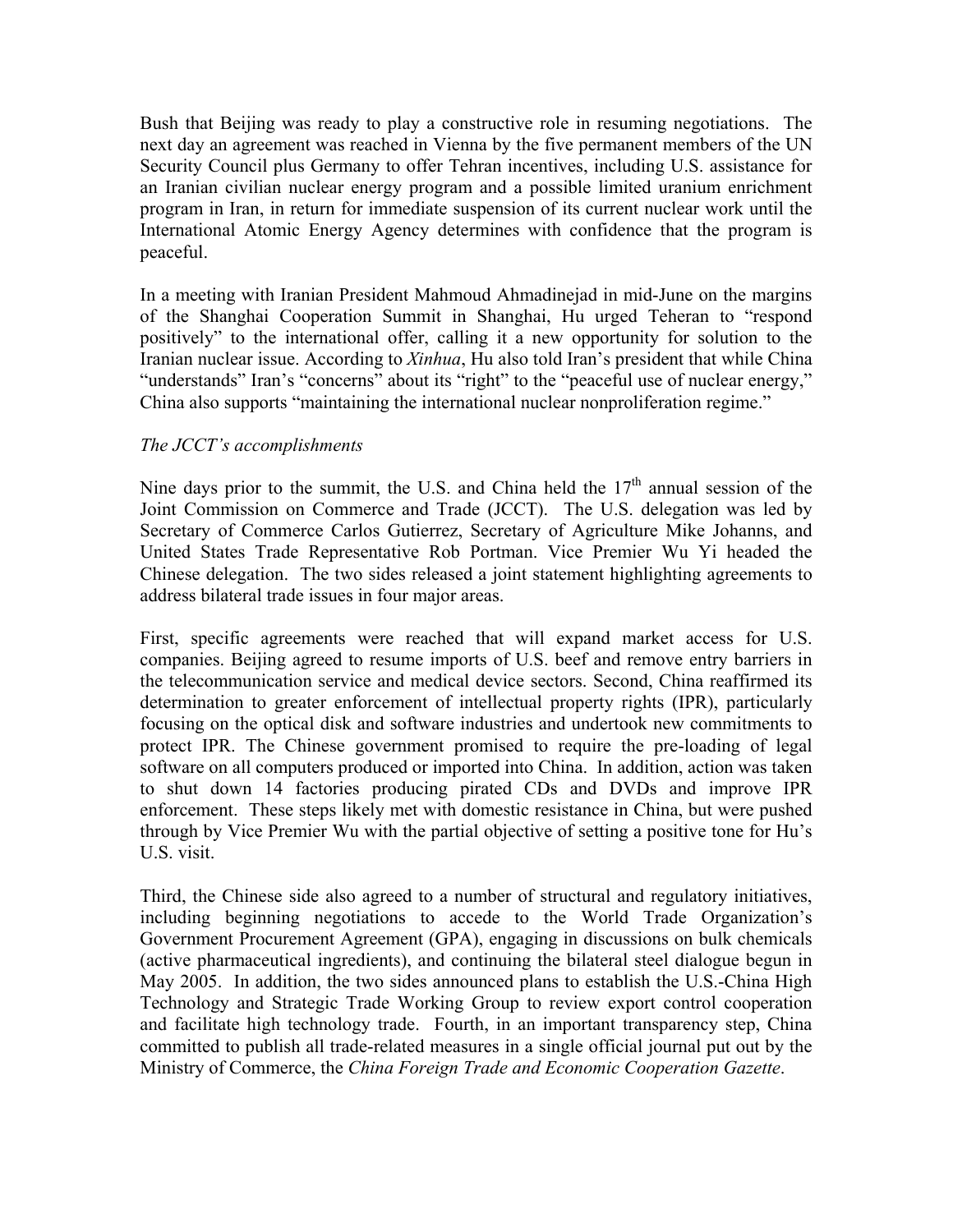These achievements were praised by business associations that promote trade and economic cooperation between U.S. and Chinese firms. Officials from both countries were pleased with the JCCT results as well, but Secretary Gutierrez cautioned that implementation and enforcement are essential: "The real outcome of this meeting, of course, will be known when we see the results. We will both be looking for the results before the next annual meeting to bring additional equity and balance to the U.S.-China trade relationship."

#### *Successes in Seattle and Yale University*

From Beijing's perspective, the most successful portions of President Hu's U.S. visit were the bookends – the visits to Seattle, Washington and to Yale University in New Haven, Connecticut. In Seattle, Hu toured the Boeing aircraft factory in Everett in a golf cart, met privately with company executives, and delivered an address to 600 local officials and business leaders. He also visited Microsoft and dined with local dignitaries at the home of Bill and Melinda Gates. In addition, Hu met with a group of Chinese and U.S. former officials and scholars who convened in Seattle to discuss China's peaceful development and China-U.S. relations. Chinese analysts hailed the two-day stop in Seattle as a great success, noting the vital importance of promoting close ties between China and U.S. business leaders, since economic ties – not security or ideology – are the glue of the bilateral relationship.

Hu Jintao's final stop on April 21 was at Yale University, where he gave an address to students and faculty. In his speech, Hu presented the Chinese view of a harmonious world based on the concepts of Chinese civilization. He also emphasized the critical importance of the U.S.-China relationship saying that the closer China-U.S. relations are, the better off the world will be. China is committed to becoming more democratic, Hu averred, but will chart its own course on its path to development and democracy, rather than copying the examples of foreign countries.

#### **An active quarter for military exchanges**

Commander of U.S. Forces in the Pacific, Adm. William J. Fallon made a week-long tour of Chinese military installations and met with senior Chinese officers, including Defense Minister Cao Gangchuan in mid-May. He visited China's 28<sup>th</sup> Air Division, based near the eastern city of Hangzhou, where he inspected a twin-engine *FB-7* fighter-bomber (China's most advanced domestically produced warplane), toured the  $39<sup>th</sup>$  Infantry Regiment of Shenyang, and visited an air force training academy near Xian. The trip marked a step forward in Adm. Fallon's push to increase contacts between the U.S. and Chinese militaries as a way to ease suspicions, promote transparency, and reduce chances that the two Pacific powers will engage in military conflict resulting from miscalculation. In a subsequent interview, Fallon held out the possibility that he would press Congress to loosen restrictions on bilateral military contacts that were codified in the 2000 National Defense Authorization Act if Beijing would further increase transparency and reciprocity in the military sphere.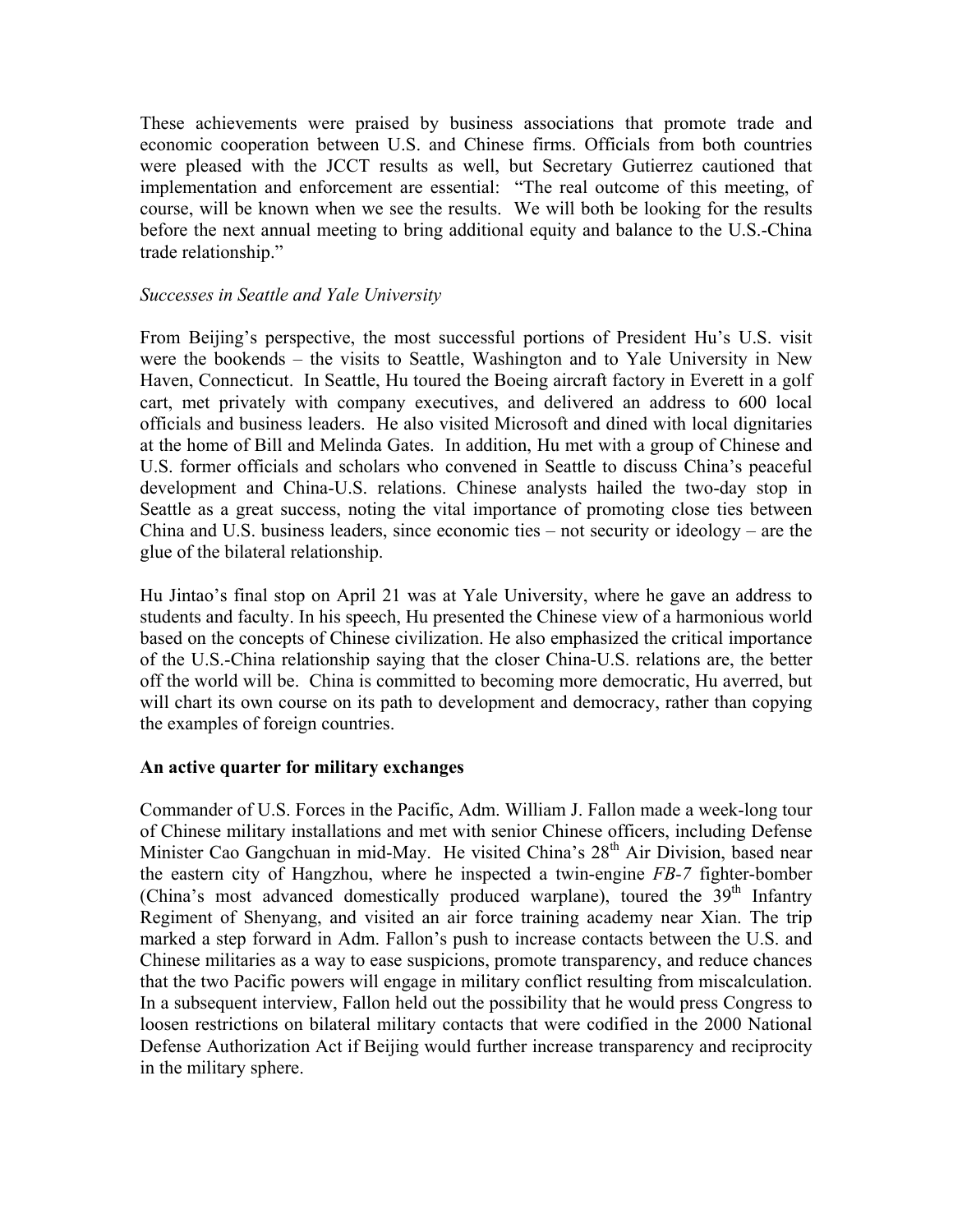During his May discussions in China, Fallon invited the PLA to observe the *Valiant Shield-06* military exercises in Guam the following month. The Chinese accepted and sent a 10-member delegation, joining delegations from six other countries, to observe the June war game. Following the conclusion of the large-scale U.S. military exercise that involved 280 aircraft, 22,000 personnel, and 30 warships – including three of America's 12 aircraft carriers – members of the Chinese delegation said that the event had "deeply impressed" them and "helped the Chinese side to obtain a better understanding of U.S. weapons, training skills, and exercise arrangements." Fallon also reportedly invited Chief of the General Staff Liang Guanglie to join a November 2006 meeting in Kuala Lumpur, Malaysia, of Asian regional commanders.

On June 8, the Defense Consultative Talks (DCT) were held in Beijing, the eighth such meeting of annual discussions on defense issues between senior U.S. and Chinese officials. The U.S. delegation was led by Peter Rodman, the U.S. assistant secretary of defense for international security affairs, which was a notch down from last year's DCT that were headed by Douglas Feith, undersecretary of defense for policy. The U.S. side also included representatives from the Joint Staff, the Pacific Command and the State Department. The Chinese side was headed this year by Maj. Gen. Zhang Qinsheng, assistant chief of the General Staff of the PLA, who recently succeeded Lt. Gen. Xiong Guangkai. Officers from the Chinese Navy, Air Force, and Second Artillery also participated. Rodman commented positively on the talks, saying that many things came out of the meeting that would be followed up on. "Both sides had a number of specific ideas of new areas of cooperation or new activities," he told reporters. In addition to discussing the bilateral military relationship, the two sides talked about China's defense budget, military transparency, and their respective strategic nuclear forces and doctrines.

In other developments in the U.S.-China military/security relationship this quarter, exchanges between military academies received a boost with the April visit to China by president of the U.S. National Defense University Michael Dunn. In early June, the Honolulu-based Coast Guard cutter *Rush* docked in Qingdao, the first major cutter to visit China since World War II. During the visit, law enforcement teams from the U.S. and China demonstrated techniques for boarding and searching vessels. The port call took place as part of the North Pacific Coast Guard Forum, which was established in 1999 to foster multilateral cooperative efforts in maritime safety and security. It comprises coast guards and equivalent agencies from China, Japan, the Republic of Korea, Russia, Canada, and the United States.

As the quarter drew to a close, the amphibious command and control ship *USS Blue Ridge* carrying more than 1,000 sailors and Marines arrived in Shanghai for a three-day port call. Capt. Jeffrey Bartkoski expressed hope that his ship would be permitted to visit ports other than Shanghai on future trips to China.

The Pentagon released its annual report on China's military power in May, which noted that aspects of China's military development have surprised U.S. analysts, including the pace and scope of its strategic forces modernization. The 45-page report contended that China's military buildup is extending the reach of Chinese forces and poses a growing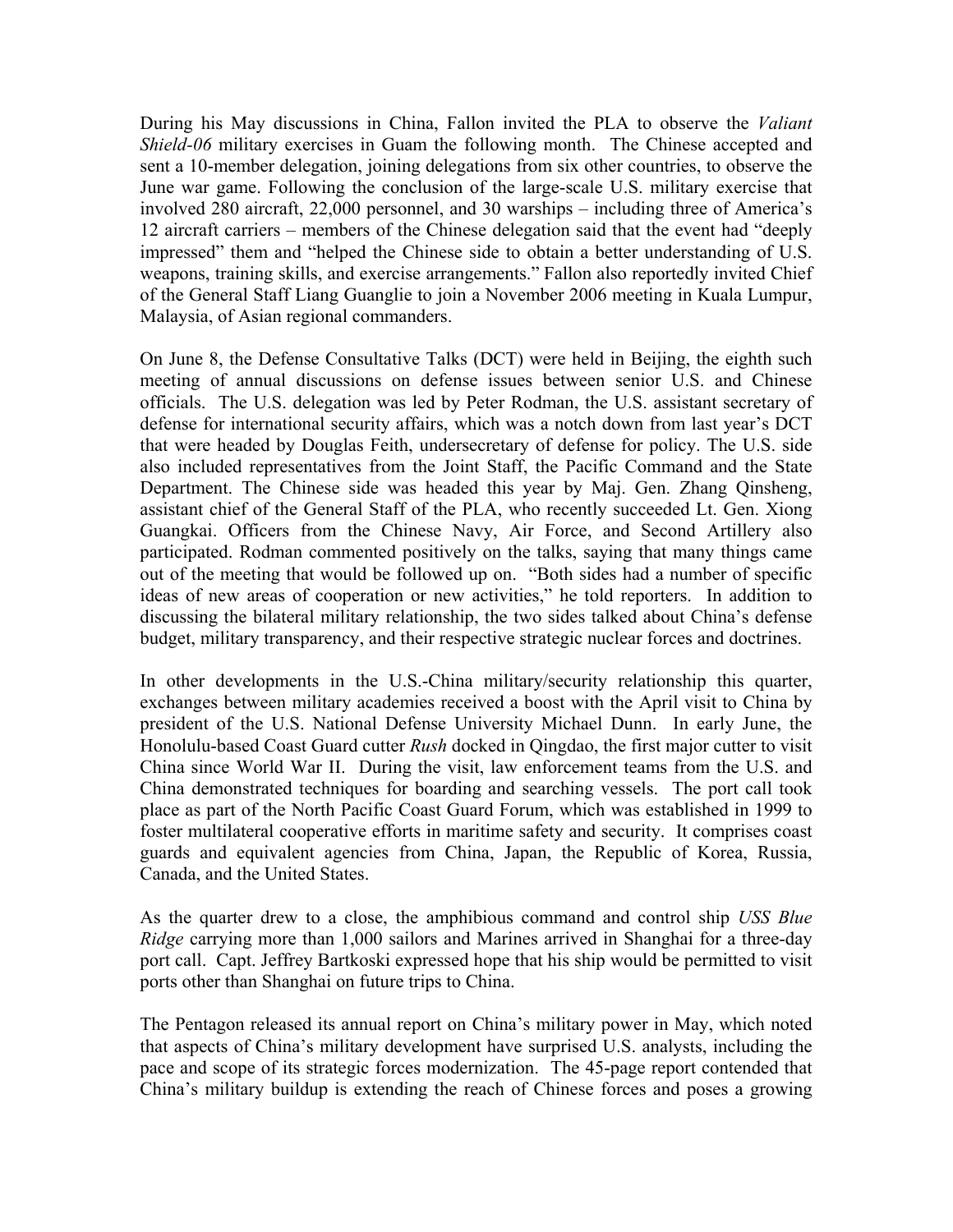danger to neighbors such as Japan and India and to the U.S. military in the Pacific. Planning for Taiwan Strait contingencies remains the PLA's immediate focus, along with the possibility of U.S. intervention. The report cited China's military budget as between \$70 billion and \$105 billion, but failed to provide information on the methodology used to devise those figures. In a sharply worded statement, Chinese Vice Foreign Minister Yang Jiechi denounced the report, claiming it "rudely interferes in China's internal affairs." Yang defended China's "normal national defense building and military deployments" and accused the Defense Department of "scheming to use this as an excuse to sell advanced weapons to Taiwan."

Beijing was irked when it was excluded from a meeting hosted by the U.S. in early May that was aimed at boosting cooperation in the global war on terrorism. More than 230 participants from 91 countries convened in Washington, D.C. to compare notes on counterterrorism on April 25, only five days after President Bush had hosted President Hu. The meeting was the fourth in a series held since May 2004 to bring together security planners from around the world. According to a spokeswoman for the U.S. Joint Chiefs of Staff, China was not invited because the U.S. "interagency coordination requirement and timeline didn't allow sufficient time to extend an invitation." The Chinese government was silent on the matter, but Chinese researchers complained bitterly that as a partner in the war on terrorism, China's exclusion was unwarranted and provided further evidence of the Pentagon's unfriendly posture toward China.

#### **China is not a currency manipulator**

In its semi-annual Report on International Economic and Exchange Rate Policies released May 10, the Department of the Treasury noted it was "extremely dissatisfied with the slow and disappointing pace of reform for the Chinese exchange rate regime," but refrained from citing China as intentionally manipulating its currency regime. Treasury Secretary John Snow maintained that the administration was unable to charge China with keeping the value of its currency artificially low because the record showed that Beijing had allowed its currency to appreciate. He noted that China's leadership has made a public commitment to implement reforms and pointed to statements by China's President Hu and Premier Wen as evidence that "China does not want a large current account surplus and will act to reduce it." Snow nonetheless called on Beijing to act immediately to increase the flexibility of its exchange rate regime "before real harm is done to its own economy, to its Asian neighbors, and to the global financial system."

Critics on both sides of the aisle, the AFL-CIO, and various manufacturing trade associations insisted that China deliberately holds down the yuan's rate, making its exports more competitive on global markets and driving up the trade imbalance with the U.S. While Snow argued that China's exchange rate practices do not meet the test of intent as defined by the Omnibus Trade and Competitiveness Act of 1988, critics maintain that China's progress in currency flexibility has been negligible and fails to match the rhetorical promises delivered by Chinese leaders. Authors of a bill to impose tariffs on Chinese exports in the absence of a substantial currency revaluation, Sen. Charles Schumer (D-NY) and Lindsey Graham (R-SC) denounced Snow's decision. Sen.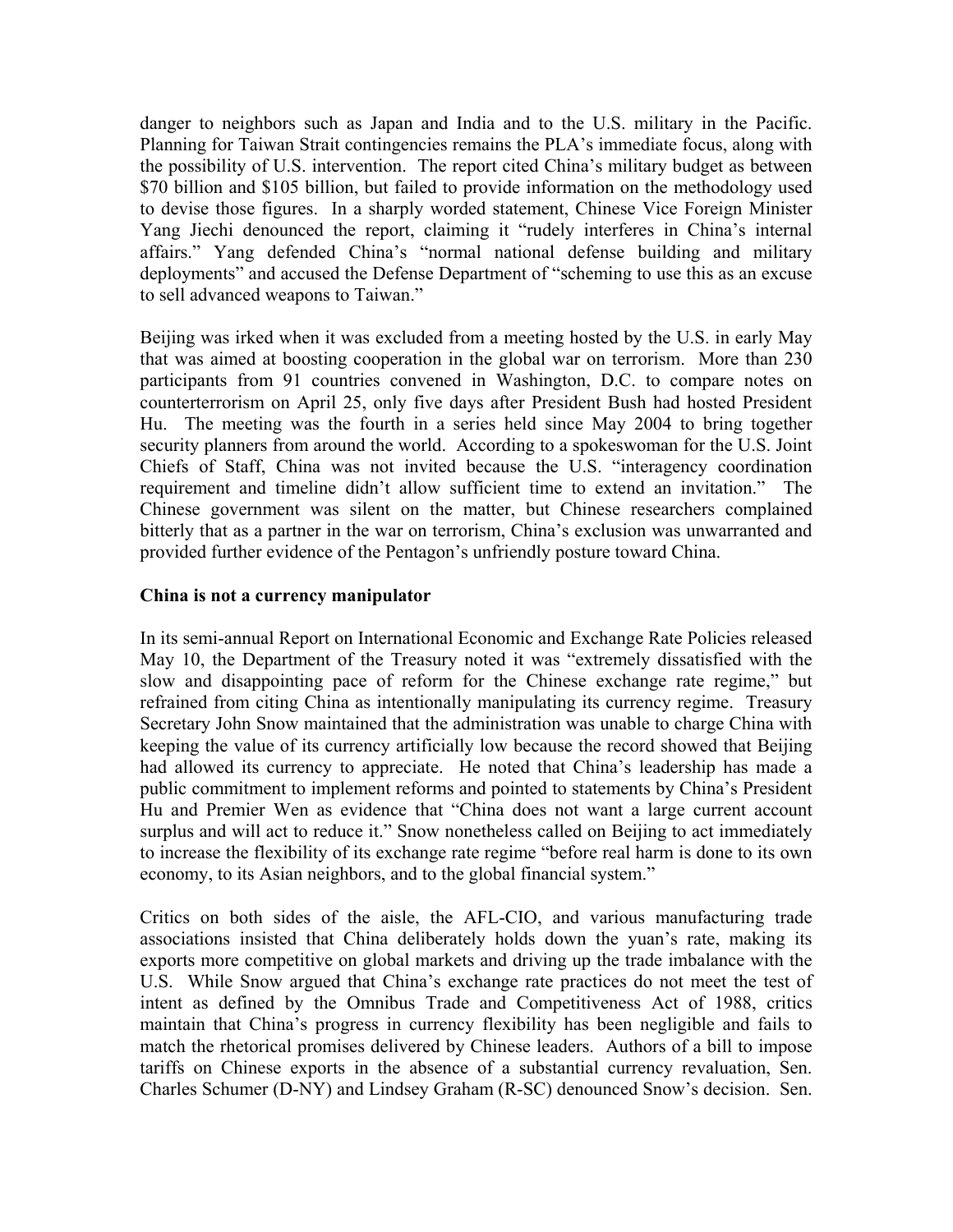Charles Grassley (R-IA), chairman of the Finance Committee, called for scrapping the 1988 law under which Snow issued his report and creating a new law that would overhaul supervision of currency issues.

Chinese economists reacted positively to the U.S. decision and suggested that it would give Beijing greater flexibility to accelerate the introduction of a genuine forex trading market for the *renminbi*. On May 15, less than a week after the Treasury report was released, China's currency fell below 8.00 to the dollar for the first time, passing what the market had designated a psychological barrier. The next U.S. Treasury report on global currencies is due to be issued Oct. 15, about three weeks before the congressional midterm elections.

In confirmation hearings at the end of June, Hank Paulson, the nominee to succeed Snow at Treasury, signaled a possible shift in policy away from currency issues toward putting greater weight on financial sector reform. Although he reiterated the need for Beijing to permit greater currency flexibility in the near term, Paulson put greater emphasis on pressing China to reform and open up its domestic financial system. In the absence of a modern financial system, Paulson told senators, China is "not going to be able to have a currency that trades in a competitive marketplace."

# **Looking forward**

As the quarter closed, Iran and the DPRK were coming into focus as litmus tests of the China-U.S. relationship. Tehran has yet to respond to the package proposal presented by the permanent five members of the U.N. Security Council plus Germany. If Iran rejects the offer, will the U.S. and China be able to sustain their cooperation? Will the DPRK launch of seven ballistic missiles, including a long-range *Taepodong 2* (on July 4), produce similar or diverging responses from the U.S. and China? From Washington's perspective, both issues are important trials of China's willingness to act as a responsible stakeholder in the international system.

With the pending departure of Robert Zoellick and his successor not yet named, it remains to be seen whether the "Senior Dialogue" that has centered on what it means to be a responsible stakeholder in the international system will continue. The concept has taken hold both in Beijing and Washington; it has been included in key Bush administration documents including the *Quadrennial Defense Review* and the *National Security Strategy of the United States of America*; and both U.S. and Chinese presidents have publicly uttered the term "stakeholder." Officials from the two countries are likely to continue to discuss at various levels their respective understandings of "responsible" behavior and policies and their expectations of the other side.

In the third quarter, Guo Boxiong, vice chairman of the Central Military Commission and Politburo member of the 16<sup>th</sup> CCP Central Committee, will visit Washington, D.C. and visit several military installations in the United States. The visit by Second Artillery Commander Jing Zhiyuan to the U.S. Strategic Command may take place this coming quarter, or may be scheduled in the final months of 2006.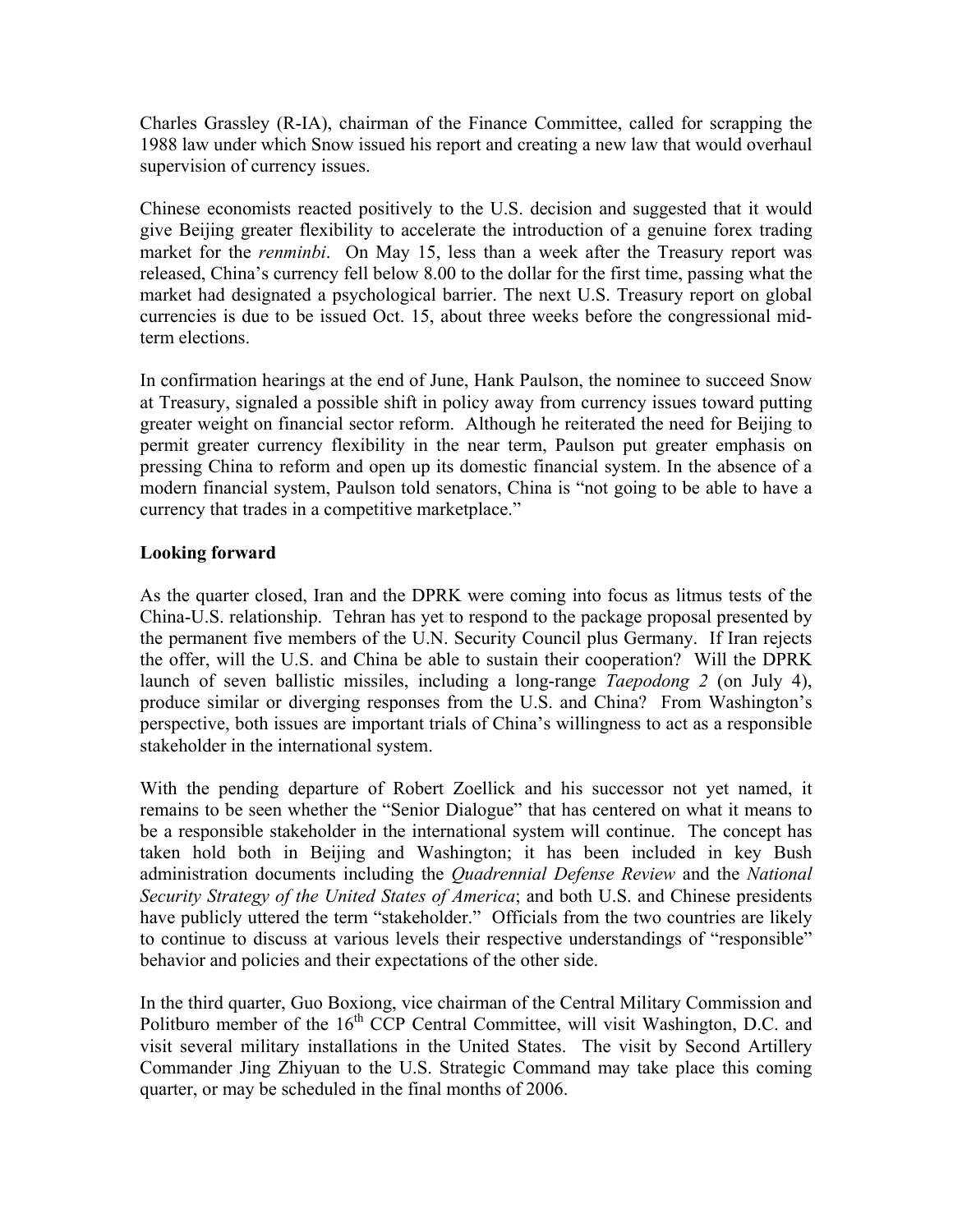# **Chronology of U.S.-China Relations April-June 2006[\\*](#page-8-0)**

**April 4, 2006:** Secretary of Homeland Security Michael Chertoff visits Beijing and meets Chinese Minister of Public Security Zhou Yongkang. They discuss joint efforts in the campaign against illegal immigration and furthering mutual trust and coordination.

**April 5, 2006:** State Department releases its annual *Supporting Human Rights and Democracy* report, which highlights the programs the U.S. is pursuing with foreign countries to promote human rights. In China, these measures include bilateral diplomatic efforts, and multilateral action and support through Chinese government and nongovernmental channels for rule of law and civil society programs.

**April 7, 2006:** Sen. Max Baucus (D-MT), joined by 16 fellow members of the Senate Finance Committee, writes an open letter to Chinese Vice Premier Wu Yi calling on China to address Washington's concerns about the currency exchange rate, IPR violations, and meeting World Trade Organization (WTO) commitments.

**April 7-14, 2006:** U.S. Environmental Protection Agency (EPA) Administrator Stephen Johnson travels to China and meets with Minister Zhou Shengxian of China's State Environmental Protection Administration and Deputy Director Pei Chenghu of the Beijing Environmental Protection Bureau to discuss opportunities for increased cooperation and to observe progress on existing collaborative initiatives.

**April 10, 2006:** During a news conference in Beijing, Chinese Commerce Minister Bo Xilai vows to crack down on IPR violations and goes on to say that the trade imbalance between China and the U.S. is not generated by IPR violations, but rather U.S. export controls on high technology and the competitiveness of Chinese companies.

**April 11, 2006:** Seventeenth annual meeting of the U.S.-China Joint Commission on Commerce and Trade (JCCT) is held in the U.S. Commerce Secretary Carlos Gutierrez and Trade Representative Rob Portman head the U.S. delegation, joined by Secretary of Agriculture Mike Johanns, while Vice Premier Wu Yi leads the Chinese delegation.

**April 12-15, 2006:** Assistant Secretary for Western Hemisphere Affairs Thomas Shannon travels to Beijing and meets MFA officials to discuss China's Latin America policy and to promote U.S.-China cooperation in the region.

**April 17, 2006:** In a speech at the Institute for International Economics, U.S. Deputy Secretary of State Robert Zoellick says that Chinese currency reforms are moving in the right direction. Zoellick also has positive comments regarding China's efforts (especially in the reconstruction of Iraq and Afghanistan) to enhance international security.

<u>.</u>

<span id="page-8-0"></span><sup>\*</sup> Compiled by David Adam Fisher, CSIS intern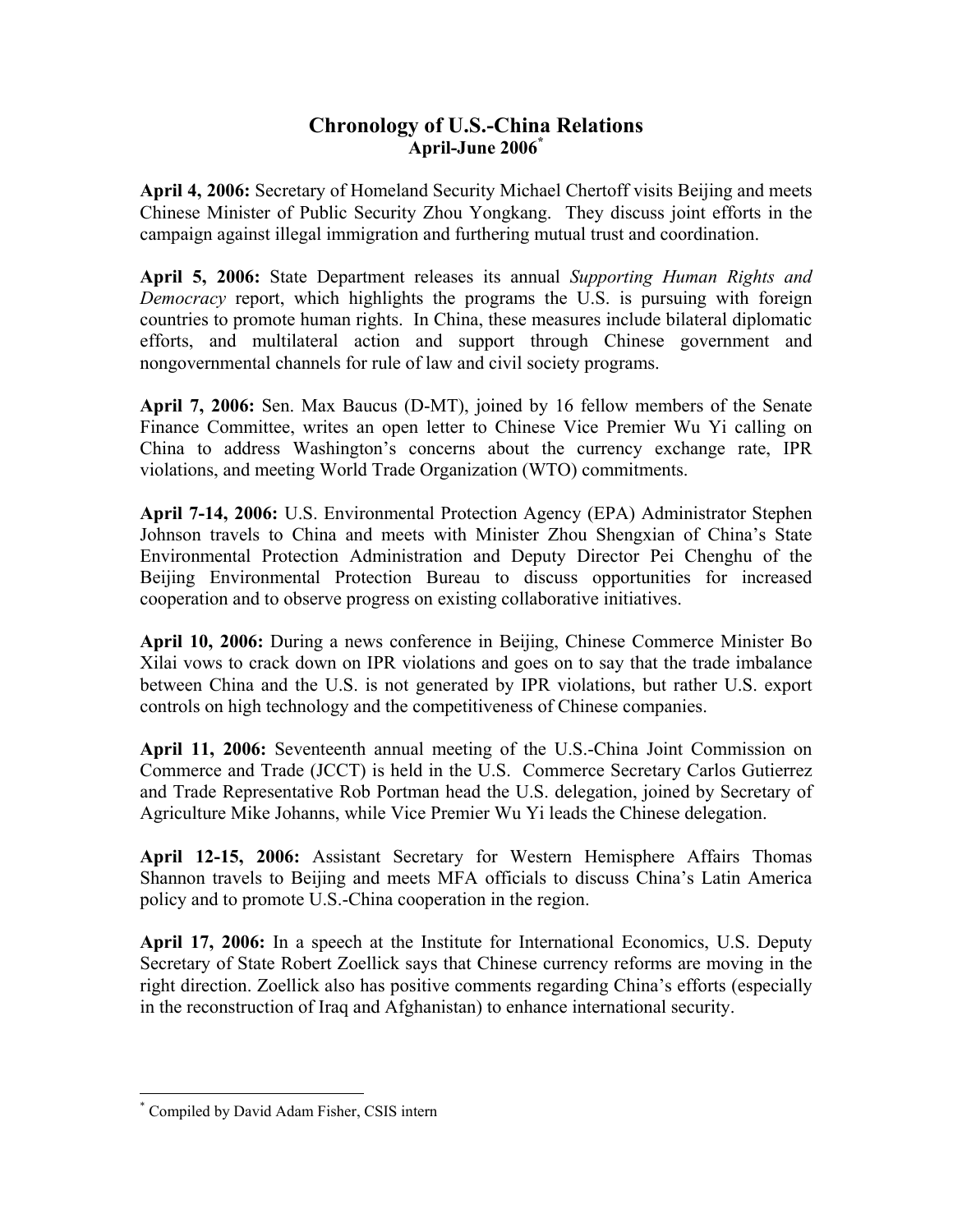**April 18, 2006:** The U.S. and China sign a five-year extension of their bilateral Science and Technology Cooperation Agreement, which covers infectious diseases, energy research, and atmospheric sciences.

**April 18, 2006:** Department of State releases fact sheets calling for increased religious freedom, as well as greater political and civil rights, in China.

**April 18-21, 2006:** President Hu travels to Seattle, Washington, Washington, D.C., and New Haven, Connecticut. In Washington, he meets with President Bush.

**April 19, 2006:** Speaking at the Trade Policy Review of the People's Republic of China in Geneva, Ambassador Peter Allgeier, the U.S. trade representative to the WTO says, "it is apparent that China has not yet fully embraced the key WTO principles of nondiscrimination and national treatment, nor has China fully institutionalized market mechanisms and made its trade regime predictable and transparent."

**April 20, 2006:** U.S. and China renew the United States-China Education Agreement for Cooperation in Educational Exchanges.

**April 24-25, 2006:** China and the U.S. co-sponsor the APEC Anti-corruption Workshop in Shanghai.

**April 27, 2006:** Rep. Christopher Smith (R-NJ), chairman of the House International Relations Subcommittee on Africa, Global Human Rights, and International Operations chastises China for repatriating North Korean refugees, in violation of China's obligations under the 1951 UN Convention Relating to the Status of Refugees and the 1967 Protocol Relating to the Status of Refugees.

**April 28, 2006:** USTR releases its *2006 Special 301 Report*, which emphasizes China's IPR violations and moves U.S. policy toward using WTO dispute settlement mechanisms in regards to China.

**May 3, 2006:** U.S. Commission on International Religious Freedom (USCIRF) releases its annual report in which China is listed as one of the "countries of particular concern" due to restrictions, state control, and repression to which all religious communities are subjected.

**May 4, 2006:** Sens. Sam Brownback (R-KS), Kay Bailey Hutchison (R-TX), and Jon Kyl (R-AZ) introduce the Silk Road Strategy Act of 2006, which "expresses the sense of Congress with respect to U.S. political, diplomatic, and economic interests in and the democratic and stable development of Central Asia and the South Caucasus." The legislation calls for the U.S. to attain observer status in the Shanghai Cooperation Organization (SCO) "for the purpose of promoting stability and security in the region."

**May 5, 2006:** Department of Defense releases five ethnic Uighurs from Guantanamo Bay, Cuba to Albania.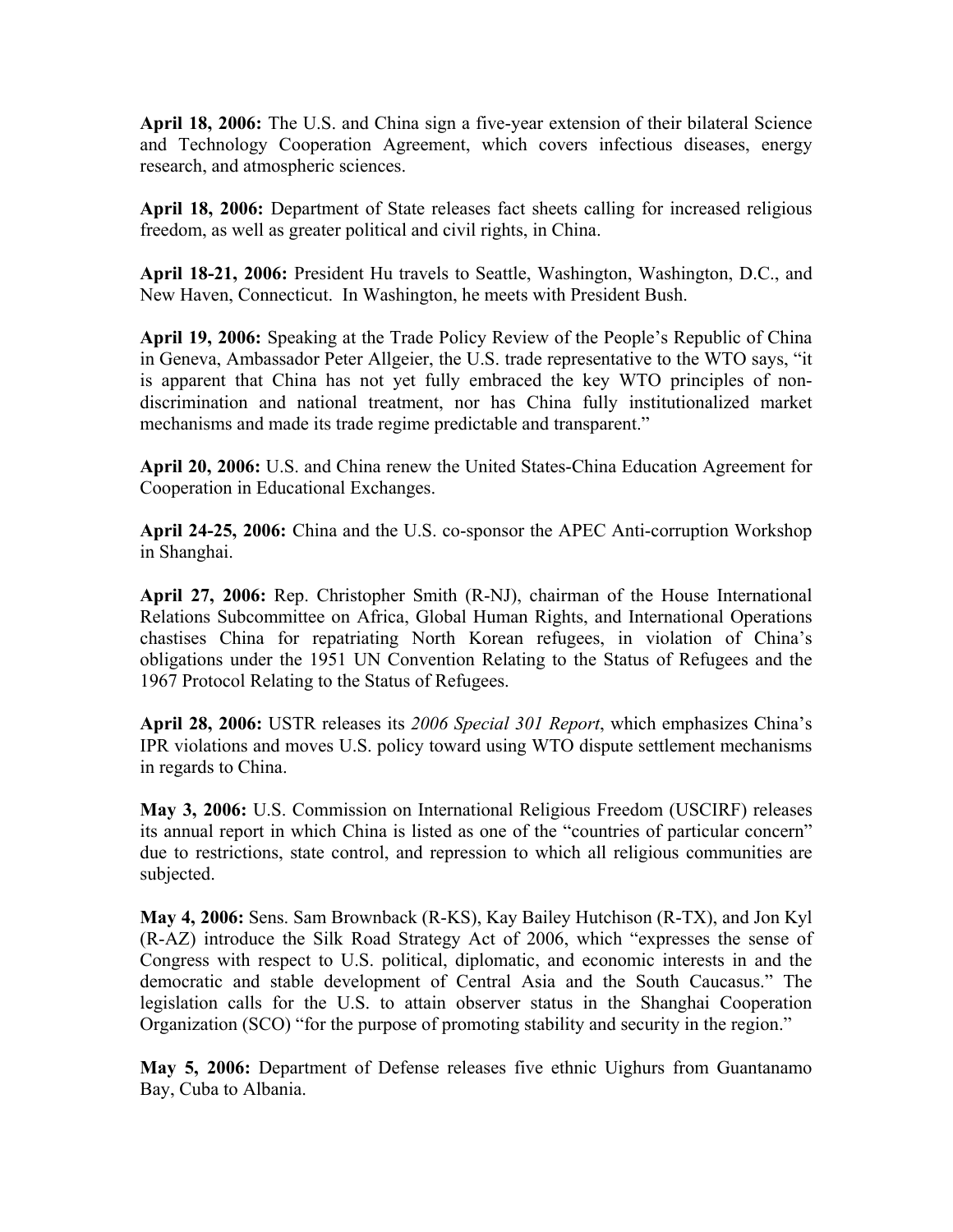**May 9-16, 2006:** Adm. William J. Fallon, commander of U.S. Forces in the Pacific, travels to China, where he meets with Chinese Defense Minister Cao Gangchuan and Chinese Foreign Minister Li Zhaoxing. Fallon invites senior Chinese officers to observe U.S.-led joint military exercises in June, promising them the opportunity to review U.S. bases and board U.S. warships during air-sea drills, which China later accepts.

**May 10, 2006:** Treasury Department releases its semi-annual *Report on International Economic and Exchange Rate Policies* saying that China has been too slow to revalue the RMB, but doesn't label China as a "currency manipulator." Chinese Foreign Ministry Spokesman Liu Jianchao expresses his country's appreciation at not being listed as a "currency manipulator."

**May 10, 2006:** House International Relations Committee holds hearing on China's resurgence.Deputy Secretary Zoellick testifies, "how we deal with China's growing influence is one of the central questions of  $21<sup>st</sup>$  century U.S. diplomacy." He calls on Beijing to be a "responsible stakeholder" if it wants other countries to feel secure as China rises.

**May 11, 2006:** President Bush meets with three prominent Chinese Christian activists and pledges to discuss the issue of religious freedom with Chinese leaders.

**May 15, 2006:** China's currency creeps past 8.00 to the dollar for the first time, passing a psychological barrier for the renminbi.

**May 16, 2006:** The American Chamber of Commerce in Beijing releases its annual white paper calling on Washington to loosen export controls and Beijing to better protect IPR.

**May 17, 2006:** Treasury Secretary John Snow, testifying before the House Financial Services Committee, says that China needs to adopt more flexible exchange-rate policies and implement other economic overhauls to address growing global imbalances for the health of both the U.S. and Chinese economies.

**May 18, 2006:** State Department announces that it will not use computers purchased from Chinese manufacturer Lenovo for classified work due to fears that the machines would pose a security risk.

**May 22-25, 2006:** Speaking at the Lee Kuan Yew School of Public Policy in Singapore, Assistant Secretary of State Christopher Hill says that China-U.S. cooperation on global affairs is possible and that Beijing should hold direct talks with Taipei. Hill travels to Beijing where he meets Chinese Vice Foreign Minister Wu Dawei.

**May 22-25, 2006:** Under Secretary of Commerce David H. McCormick visits China and meets Chinese Commerce Minister Bo Xilai and other officials in China's Ministry of Commerce (MOC). Mr. McCormick announces that the U.S. is poised to loosen restraints on civilian-use high-technology exports to China.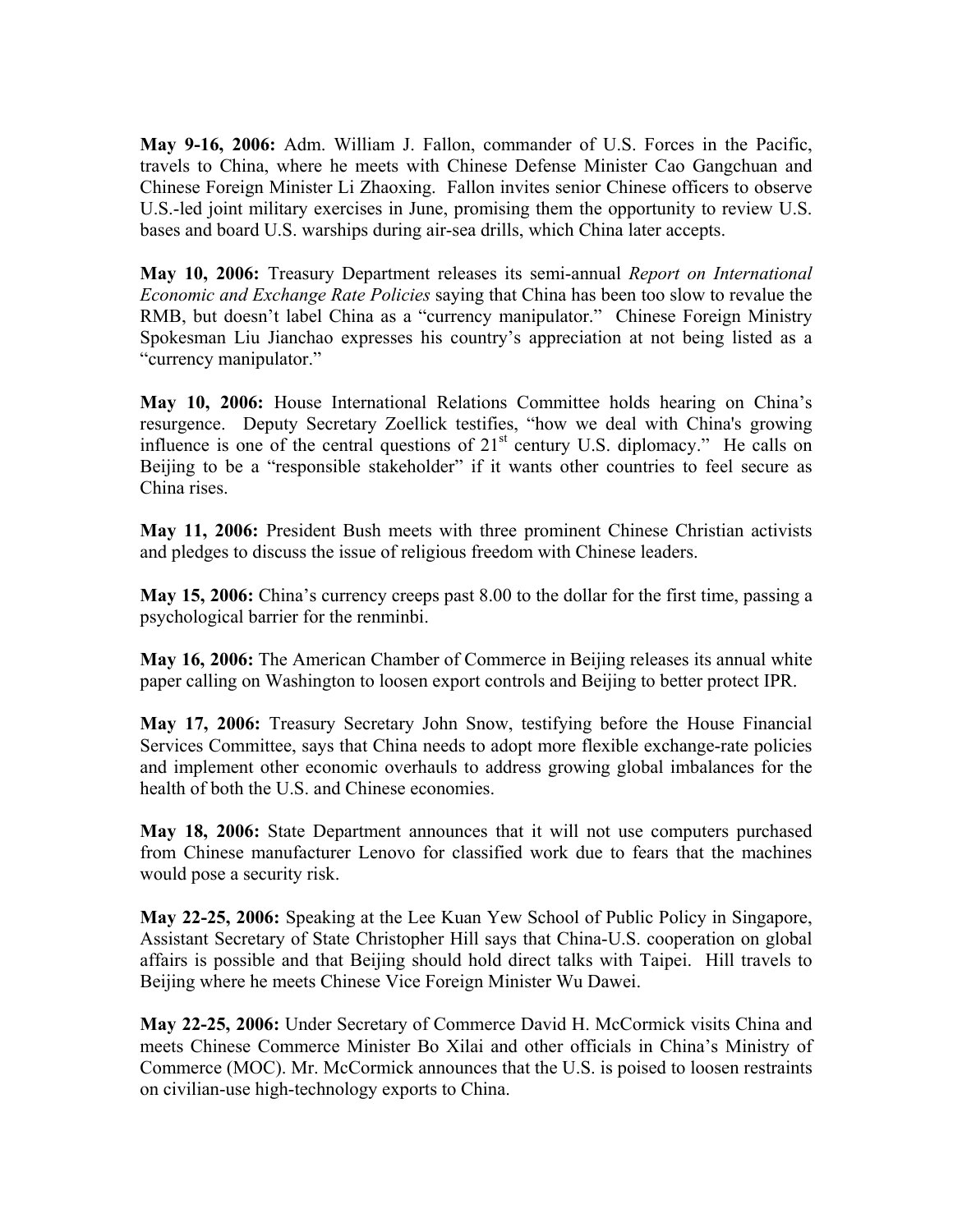**May 23, 2006:** The U.S. Department of Defense releases *Military Power of the People's Republic of China 2006*.

**May 24-27, 2006:** Deputy U.S. Trade Representative Karan Bhatia visits Taiwan. Speaking at the American Chamber of Commerce in Taipei, he calls for the liberalization of cross-Strait trade. Bhatia also indicates that a free trade agreement (FTA) between the U.S. and Taiwan would be "unlikely" in the short term.

**May 25, 2006:** U.S. and China reach an agreement for four North Korean defectors seeking asylum at the U.S. Consulate in Shenyang to travel to the United States.

**May 27, 2006:** FM Li holds a phone conversation with Secretary Rice.

**May 30, 2006:** The American Chamber of Commerce in Taiwan releases its annual white paper, which calls on the Taiwanese government to institute direct cross-Strait links.

**June 1, 2006:** Presidents Bush and Hu speak by phone. They discuss U.S.-China relations, North Korea, and the Iran nuclear issue.

**June 3, 2006:** Speaking at the Shangri-La Dialogue in Singapore, Secretary of Defense Rumsfeld only briefly mentions China's lack of military transparency, toning down the rhetoric from his speech at the same forum one year earlier.

**June 4, 2006:** State Department calls on China to account for victims of the Tiananmen Square massacre, as well as ongoing human rights violations. Chinese Foreign Ministry Spokesman Liu Jianchao characterizes the demand as "groundless criticism."

**June 5, 2006:** President Bush meets visiting Chinese delegation of senior public servants headed by Zhou Qiang, first secretary of Central Secretariat of Communist Youth League at the White House.

**June 7, 2006:** Assistant USTR Timothy Stratford and Commerce Department's International IPR Enforcement Coordinator Chris Israel testify before the U.S.-China Economic and Security Review Commission. Stratford states the U.S. could bring an IPR case against China at the WTO.

**June 8, 2006:** At the eighth annual round of Defense Consultative Talks (DCTs), Assistant Secretary of Defense Peter Rodman meets Mj. Gen. Zhang Qinsheng, assistant chief of the General Staff of the Chinese People's Liberation Army in Beijing.

**June 9, 2006:** Meeting on the side of the Group of Eight (G-8) dialogue between finance ministers, Treasury Secretary Snow and Chinese Finance Minister Jin Renqing discuss bilateral financial and economic cooperation and agree to boost dialogue in this field.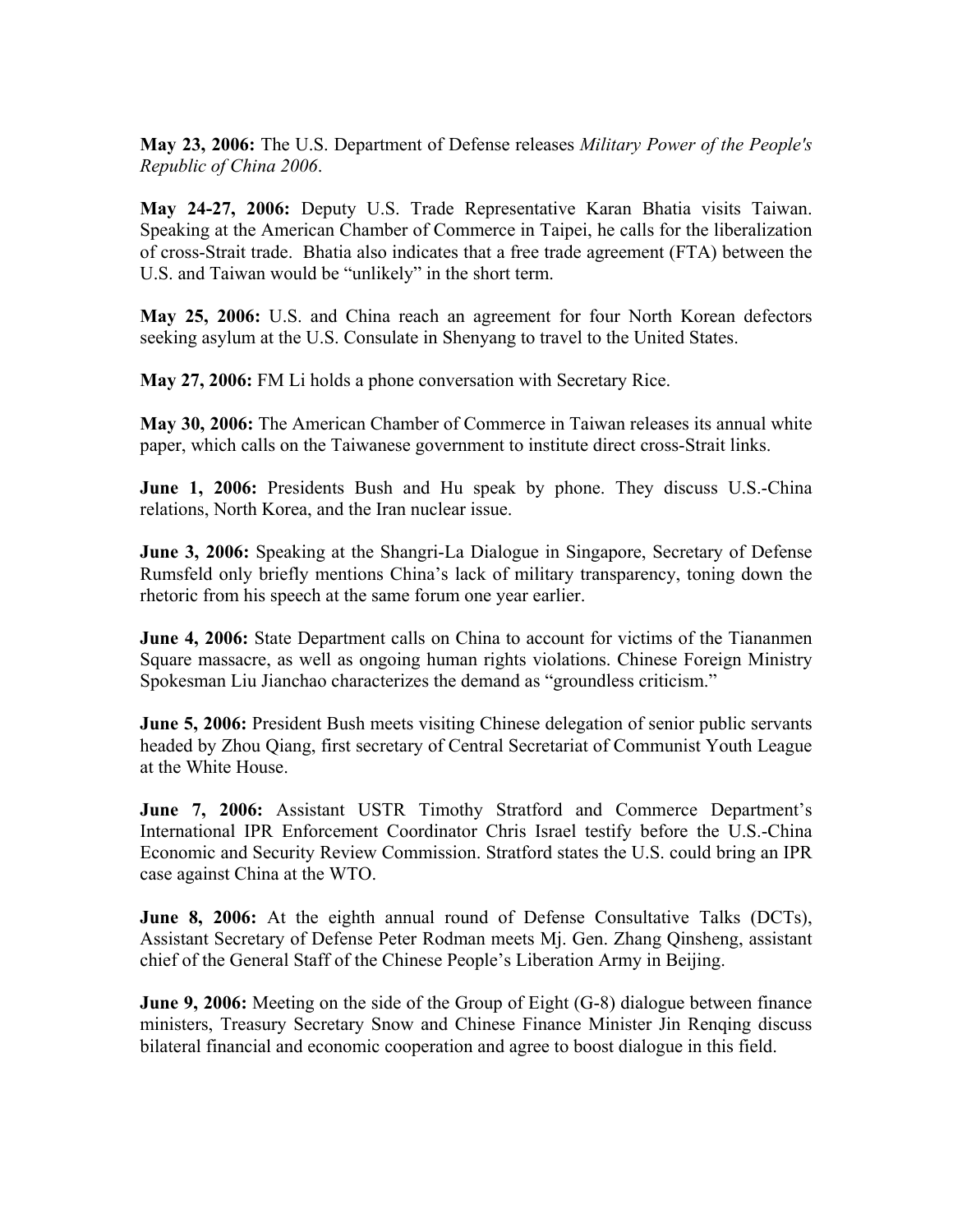**June 9, 2006:** Speaking at CSIS in Washington, D.C., Under Secretary of Commerce McCormick announces that the U.S. will allow more civilian-use high-technology exports to Chinese companies that have been approved under a new licensing program.

**June 11, 2006:** U.S. Coast Guard cutter *Rush* becomes the first major Coast Guard vessel to visit China since World War II when it arrives at Qingdao. The visit helps further law enforcement cooperation between the U.S. and China.

**June 12, 2006:** House of Representatives passes three resolutions condemning escalating religious persecution in China, condemning Beijing's interference in the internal affairs of the Catholic Church and persecution of Catholics loyal to the Pope, and remembering the victims of the 1989 Tiananmen Square massacre.

**June 13, 2006:** FM Li has a phone conversation with Secretary Rice.

**June 13, 2006:** Department of the Treasury designates four Chinese companies and one U.S. company as having supplied Iran with missile-related and dual-use components. The designations prohibit all transactions between the designees and any U.S. person, and freeze any assets the designees might have under U.S. jurisdiction.

**June 15, 2006:** State Department spokesman responds positively to the agreement signed between China and Taiwan on direct cross-Strait flights, but also urges the governments in Beijing and Taipei to engage in "direct discussions."

**June 19-23, 2006:** A 10-member Chinese delegation observes *Valiant Shield-06*, a largescale U.S. military exercise near Guam, at the invitation of Adm. Fallon, commander of the U.S. Pacific Command.

**June 21, 2006:** At the closing press conference after the EU-U.S. summit in Vienna, George Bush praises China for its efforts to resolve the Korean Peninsula nuclear issue.

**June 22, 2006:** Chinese State Councilor Tang Jiaxuan, while meeting with a delegation of the American Foreign Policy Council led by Richard Myers, former chairman of the Joint Chiefs of Staff, says that China is "open" to military exchanges with the U.S.

**June 22, 2006:** Assistant Secretary of Defense Peter Rodman testifies before the House Armed Services Committee about the Defense Department's annual report on Chinese military power. Rodman reports on a lack of transparency regarding Chinese military spending and intentions, but also states that China-U.S. relations are improving.

**June 23, 2006:** USTR Susan C. Schwab appoints Claire E. Reade chief counsel for China trade enforcement, a position created to ensure that China meets its international trade commitments as it approaches the end of its transition period as a WTO member.